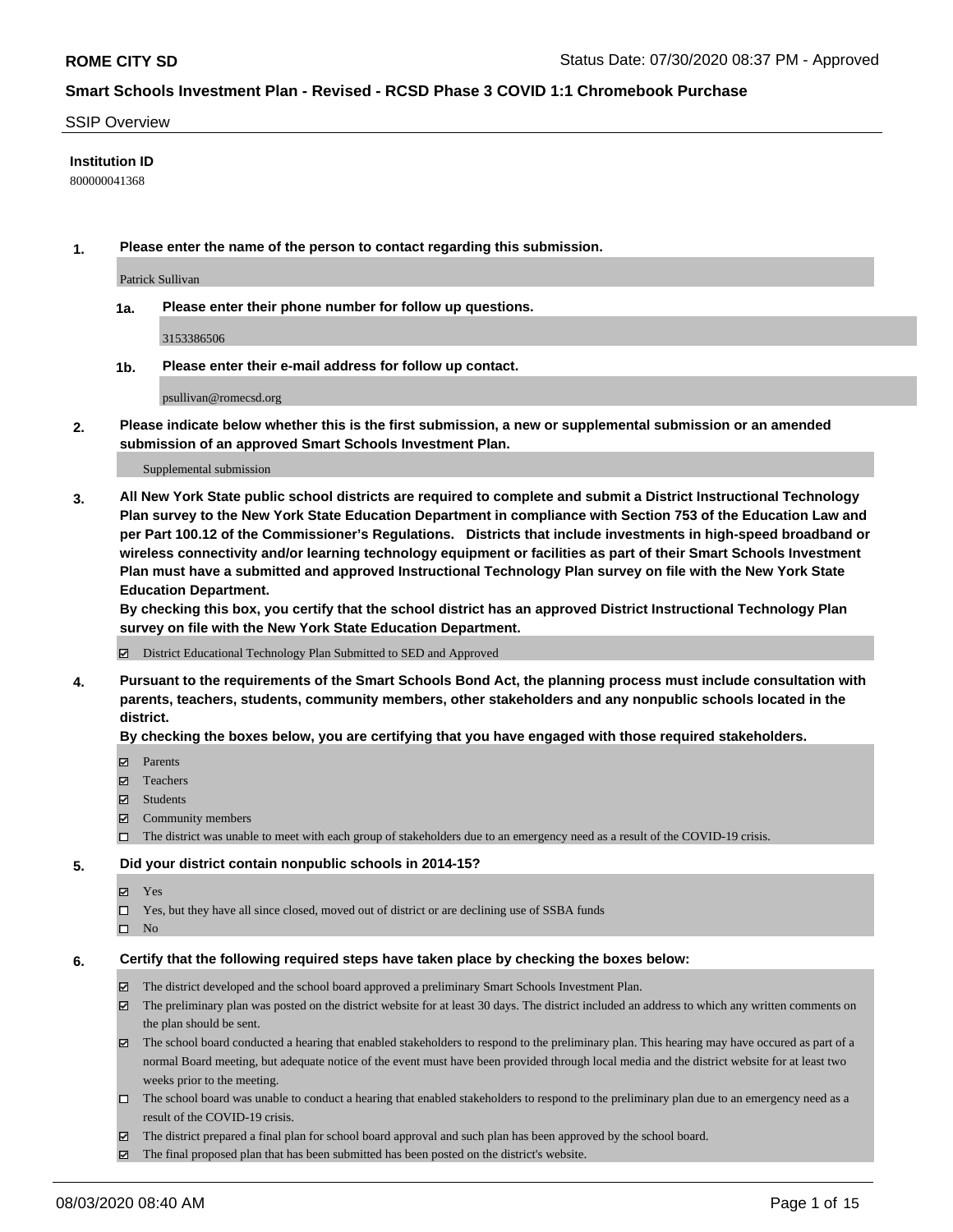SSIP Overview

**6a. Please upload the proposed Smart Schools Investment Plan (SSIP) that was posted on the district's website, along with any supporting materials. Note that this should be different than your recently submitted Educational Technology Survey. The Final SSIP, as approved by the School Board, should also be posted on the website and remain there during the course of the projects contained therein.**

Phase 3 COVID Chromebook Purchase - Smart Schools Investment Plan.pdf

**6b. Enter the webpage address where the final Smart Schools Investment Plan is posted. The Plan should remain posted for the life of the included projects.**

https://romecsd.org/district/information\_technology/smart\_school\_bond\_act

**7. Please enter an estimate of the total number of students and staff that will benefit from this Smart Schools Investment Plan based on the cumulative projects submitted to date.**

6,800

**8. An LEA/School District may partner with one or more other LEA/School Districts to form a consortium to pool Smart Schools Bond Act funds for a project that meets all other Smart School Bond Act requirements. Each school district participating in the consortium will need to file an approved Smart Schools Investment Plan for the project and submit a signed Memorandum of Understanding that sets forth the details of the consortium including the roles of each respective district.**

 $\Box$  The district plans to participate in a consortium to partner with other school district(s) to implement a Smart Schools project.

### **9. Please enter the name and 6-digit SED Code for each LEA/School District participating in the Consortium.**

| Partner LEA/District | <b>ISED BEDS Code</b> |
|----------------------|-----------------------|
| (No Response)        | (No Response)         |

### **10. Please upload a signed Memorandum of Understanding with all of the participating Consortium partners.**

(No Response)

### **11. Your district's Smart Schools Bond Act Allocation is:**

\$6,016,740

#### **12. Final 2014-15 BEDS Enrollment to calculate Nonpublic Sharing Requirement**

|            | Public Enrollment | Nonpublic Enrollment | Total Enrollment | l Nonpublic Percentage |
|------------|-------------------|----------------------|------------------|------------------------|
| Enrollment | 5,208             | 7c<br>1 O            | .286.00          | .48 <sup>°</sup>       |

**13. This table compares each category budget total, as entered in that category's page, to the total expenditures listed in the category's expenditure table. Any discrepancies between the two must be resolved before submission.**

|                                          | Sub-Allocations | <b>Expenditure Totals</b> | Difference |
|------------------------------------------|-----------------|---------------------------|------------|
| <b>School Connectivity</b>               | 0.00            | 0.00                      | 0.00       |
| Connectivity Projects for<br>Communities | 0.00            | 0.00                      | 0.00       |
| Classroom Technology                     | 535,984.00      | 535,984.00                | 0.00       |
| Pre-Kindergarten Classrooms              | 0.00            | 0.00                      | 0.00       |
| Replace Transportable<br>Classrooms      | 0.00            | 0.00                      | 0.00       |
| <b>High-Tech Security Features</b>       | 0.00            | 0.00                      | 0.00       |
| Nonpublic Loan                           | 0.00            | 0.00                      | 0.00       |
| Totals:                                  |                 |                           |            |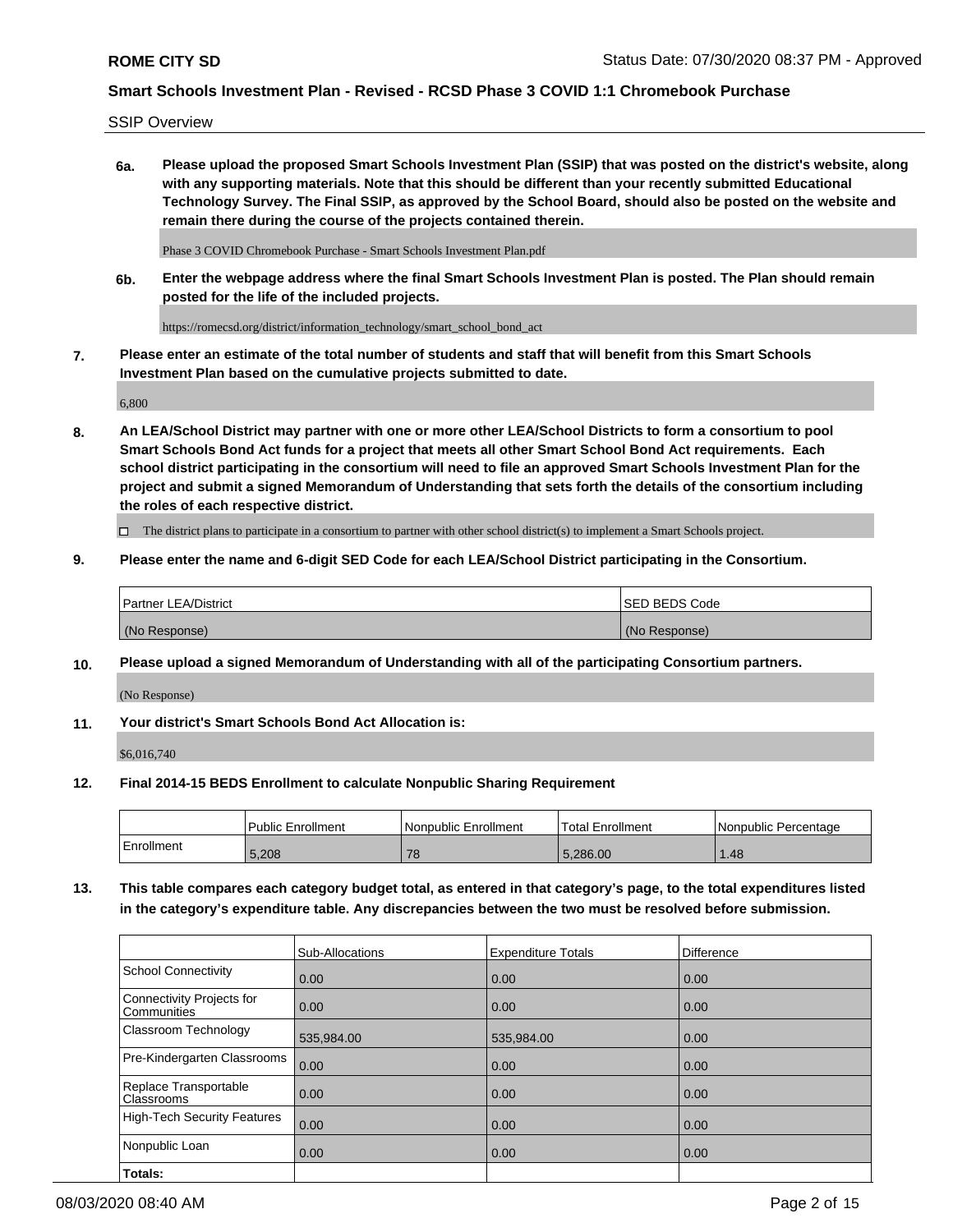SSIP Overview

| 535,984                | 535,984                 | 0                 |
|------------------------|-------------------------|-------------------|
| <b>Sub-Allocations</b> | Totals<br>l Expenditure | <b>Difference</b> |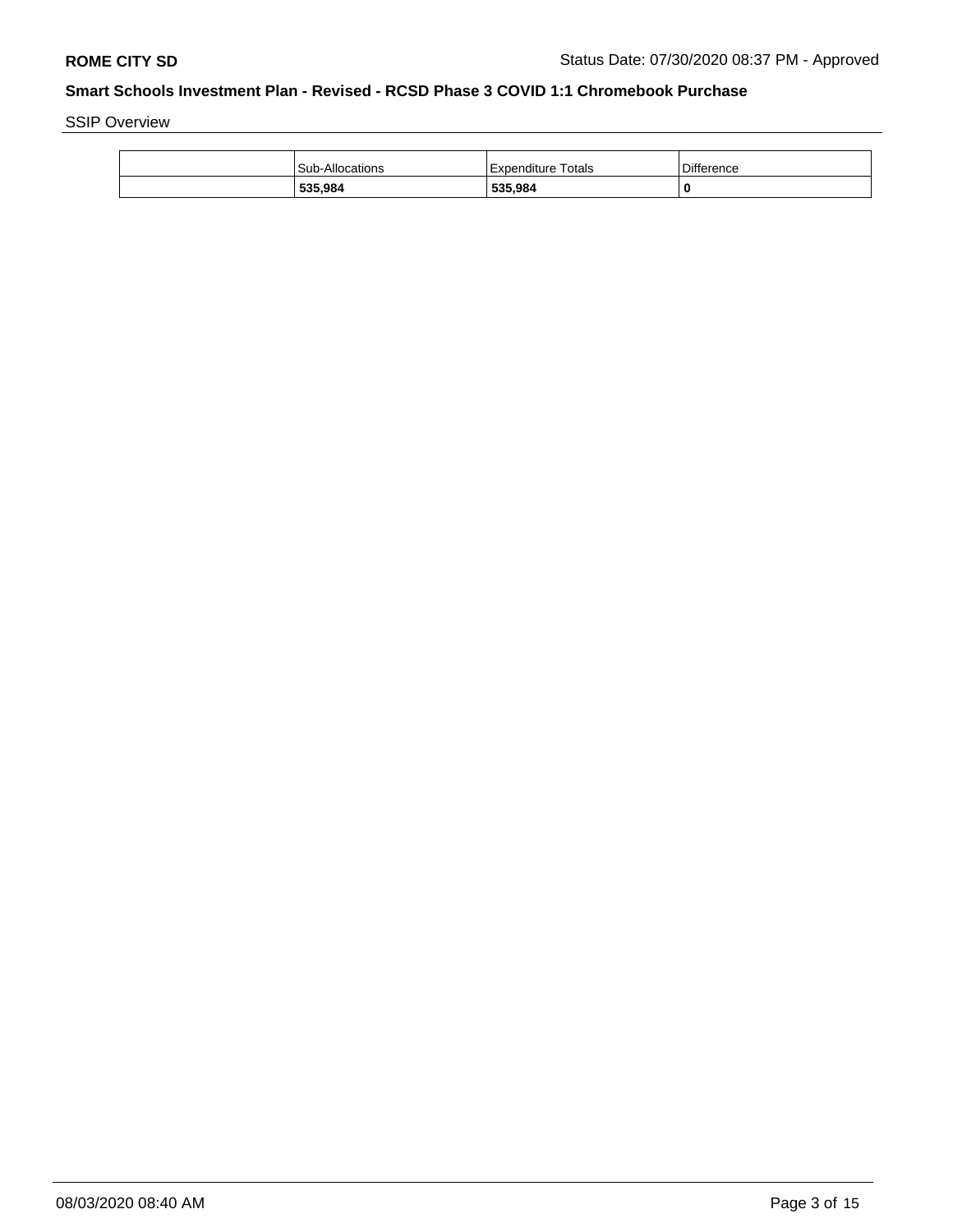School Connectivity

- **1. In order for students and faculty to receive the maximum benefit from the technology made available under the Smart Schools Bond Act, their school buildings must possess sufficient connectivity infrastructure to ensure that devices can be used during the school day. Smart Schools Investment Plans must demonstrate that:**
	- **• sufficient infrastructure that meets the Federal Communications Commission's 100 Mbps per 1,000 students standard currently exists in the buildings where new devices will be deployed, or**
	- **• is a planned use of a portion of Smart Schools Bond Act funds, or**
	- **• is under development through another funding source.**

**Smart Schools Bond Act funds used for technology infrastructure or classroom technology investments must increase the number of school buildings that meet or exceed the minimum speed standard of 100 Mbps per 1,000 students and staff within 12 months. This standard may be met on either a contracted 24/7 firm service or a "burstable" capability. If the standard is met under the burstable criteria, it must be:**

**1. Specifically codified in a service contract with a provider, and**

**2. Guaranteed to be available to all students and devices as needed, particularly during periods of high demand, such as computer-based testing (CBT) periods.**

**Please describe how your district already meets or is planning to meet this standard within 12 months of plan submission.**

(No Response)

**1a. If a district believes that it will be impossible to meet this standard within 12 months, it may apply for a waiver of this requirement, as described on the Smart Schools website. The waiver must be filed and approved by SED prior to submitting this survey.**

 $\Box$  By checking this box, you are certifying that the school district has an approved waiver of this requirement on file with the New York State Education Department.

**2. Connectivity Speed Calculator (Required). If the district currently meets the required speed, enter "Currently Met" in the last box: Expected Date When Required Speed Will be Met.**

|                  | l Number of     | Required Speed | Current Speed in | Expected Speed | Expected Date                        |
|------------------|-----------------|----------------|------------------|----------------|--------------------------------------|
|                  | <b>Students</b> | In Mbps        | <b>Mbps</b>      | to be Attained | When Required                        |
|                  |                 |                |                  |                | Within 12 Months 1Speed Will be Met1 |
| Calculated Speed | (No Response)   | 0.00           | (No Response)    | (No Response)  | l (No Response)                      |

**3. Describe how you intend to use Smart Schools Bond Act funds for high-speed broadband and/or wireless connectivity projects in school buildings.**

(No Response)

**4. Describe the linkage between the district's District Instructional Technology Plan and how the proposed projects will improve teaching and learning. (There should be a link between your response to this question and your responses to Question 1 in Section IV - NYSED Initiatives Alignment: "Explain how the district use of instructional technology will serve as a part of a comprehensive and sustained effort to support rigorous academic standards attainment and performance improvement for students."** 

**Your answer should also align with your answers to the questions in Section II - Strategic Technology Planning and the associated Action Steps in Section III - Action Plan.)**

(No Response)

**5. If the district wishes to have students and staff access the Internet from wireless devices within the school building, or in close proximity to it, it must first ensure that it has a robust Wi-Fi network in place that has sufficient bandwidth to meet user demand.**

**Please describe how you have quantified this demand and how you plan to meet this demand.**

(No Response)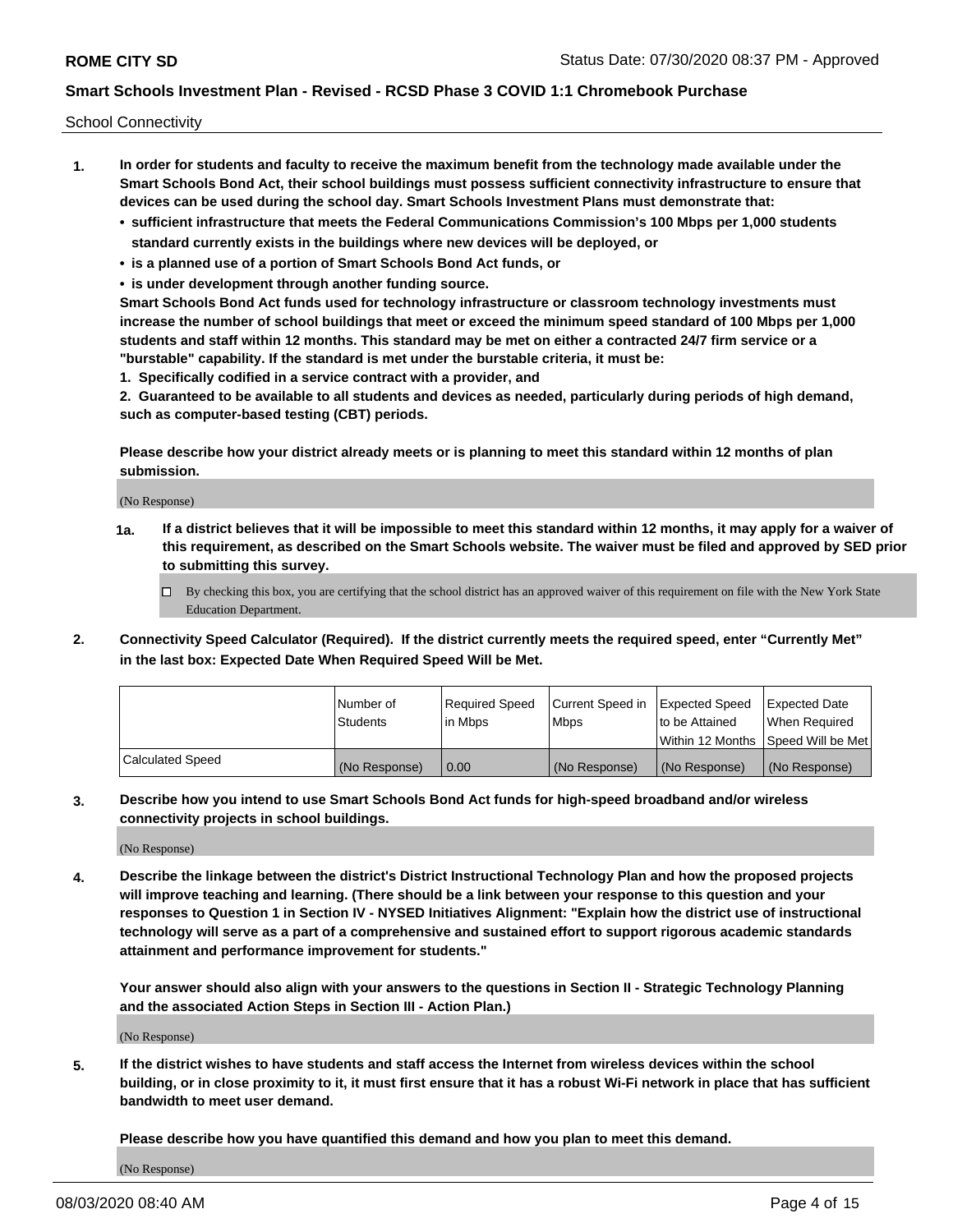School Connectivity

**6. Smart Schools plans with any expenditures in the School Connectivity category require a project number from the Office of Facilities Planning. Districts must submit an SSBA LOI and receive project numbers prior to submitting the SSIP. As indicated on the LOI, some projects may be eligible for a streamlined review and will not require a building permit.**

**Please indicate on a separate row each project number given to you by the Office of Facilities Planning.**

| Project Number |  |
|----------------|--|
| (No Response)  |  |

**7. Certain high-tech security and connectivity infrastructure projects may be eligible for an expedited review process as determined by the Office of Facilities Planning.**

### **Was your project deemed eligible for streamlined review?**

(No Response)

### **8. Include the name and license number of the architect or engineer of record.**

| Name          | License Number |
|---------------|----------------|
| (No Response) | (No Response)  |

### **9. Public Expenditures – Loanable (Counts toward the nonpublic loan calculation)**

| Select the allowable expenditure type.<br>Repeat to add another item under each type. | <b>PUBLIC</b> Items to be<br>l Purchased | Quantity           | Cost Per Item    | <b>Total Cost</b> |
|---------------------------------------------------------------------------------------|------------------------------------------|--------------------|------------------|-------------------|
| (No Response)                                                                         | (No Response)                            | l (No<br>Response) | (No<br>Response) | $\overline{0.00}$ |
|                                                                                       |                                          | 0                  | 0.00             |                   |

## **10. Public Expenditures – Non-Loanable (Does not count toward nonpublic loan calculation)**

| Select the allowable expenditure<br>type.<br>Repeat to add another item under<br>each type. | <b>PUBLIC</b> Items to be purchased | Quantity      | Cost per Item | <b>Total Cost</b> |
|---------------------------------------------------------------------------------------------|-------------------------------------|---------------|---------------|-------------------|
| (No Response)                                                                               | (No Response)                       | (No Response) | (No Response) | 0.00              |
|                                                                                             |                                     |               | 0.00          |                   |

#### **11. Final 2014-15 BEDS Enrollment to calculate Nonpublic Sharing Requirement (no changes allowed.)**

|            | l Public Enrollment | Nonpublic Enrollment | 'Total Enrollment | l Nonpublic Percentage |
|------------|---------------------|----------------------|-------------------|------------------------|
| Enrollment | 5,208               | 78                   | 5.286.00          | 1.48                   |

### **12. Total Public Budget - Loanable (Counts toward the nonpublic loan calculation)**

|                                                      | Public Allocations | <b>Estimated Nonpublic Loan</b><br>Amount | Estimated Total Sub-Allocations |
|------------------------------------------------------|--------------------|-------------------------------------------|---------------------------------|
| Network/Access Costs                                 | (No Response)      | 0.00                                      | 0.00                            |
| School Internal Connections and<br><b>Components</b> | (No Response)      | 0.00                                      | 0.00                            |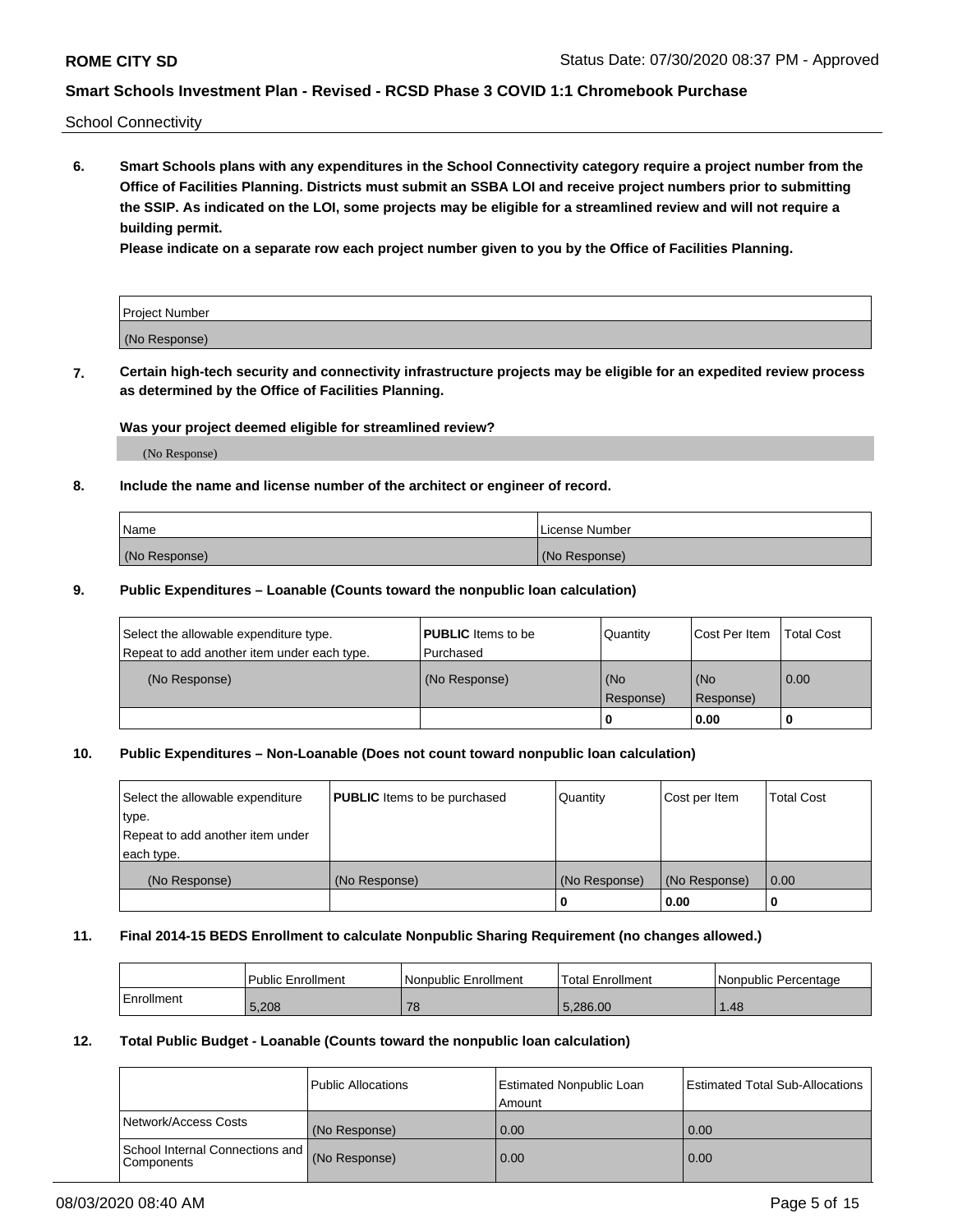School Connectivity

|          | Public Allocations | Estimated Nonpublic Loan<br>l Amount | Estimated Total Sub-Allocations |
|----------|--------------------|--------------------------------------|---------------------------------|
| l Other  | (No Response)      | 0.00                                 | 0.00                            |
| 'Totals: | 0.00               | 0                                    | 0                               |

# **13. Total Public Budget – Non-Loanable (Does not count toward the nonpublic loan calculation)**

|                                                   | Sub-<br>Allocation |
|---------------------------------------------------|--------------------|
|                                                   |                    |
| Network/Access Costs                              | (No Response)      |
| <b>Outside Plant Costs</b>                        | (No Response)      |
| <b>School Internal Connections and Components</b> | (No Response)      |
| Professional Services                             | (No Response)      |
| Testing                                           | (No Response)      |
| <b>Other Upfront Costs</b>                        | (No Response)      |
| <b>Other Costs</b>                                | (No Response)      |
| <b>Totals:</b>                                    | 0.00               |

# **14. School Connectivity Totals**

|                          | Total Sub-Allocations |
|--------------------------|-----------------------|
| Total Loanable Items     | 0.00                  |
| Total Non-Ioanable Items | 0.00                  |
| Totals:                  | 0                     |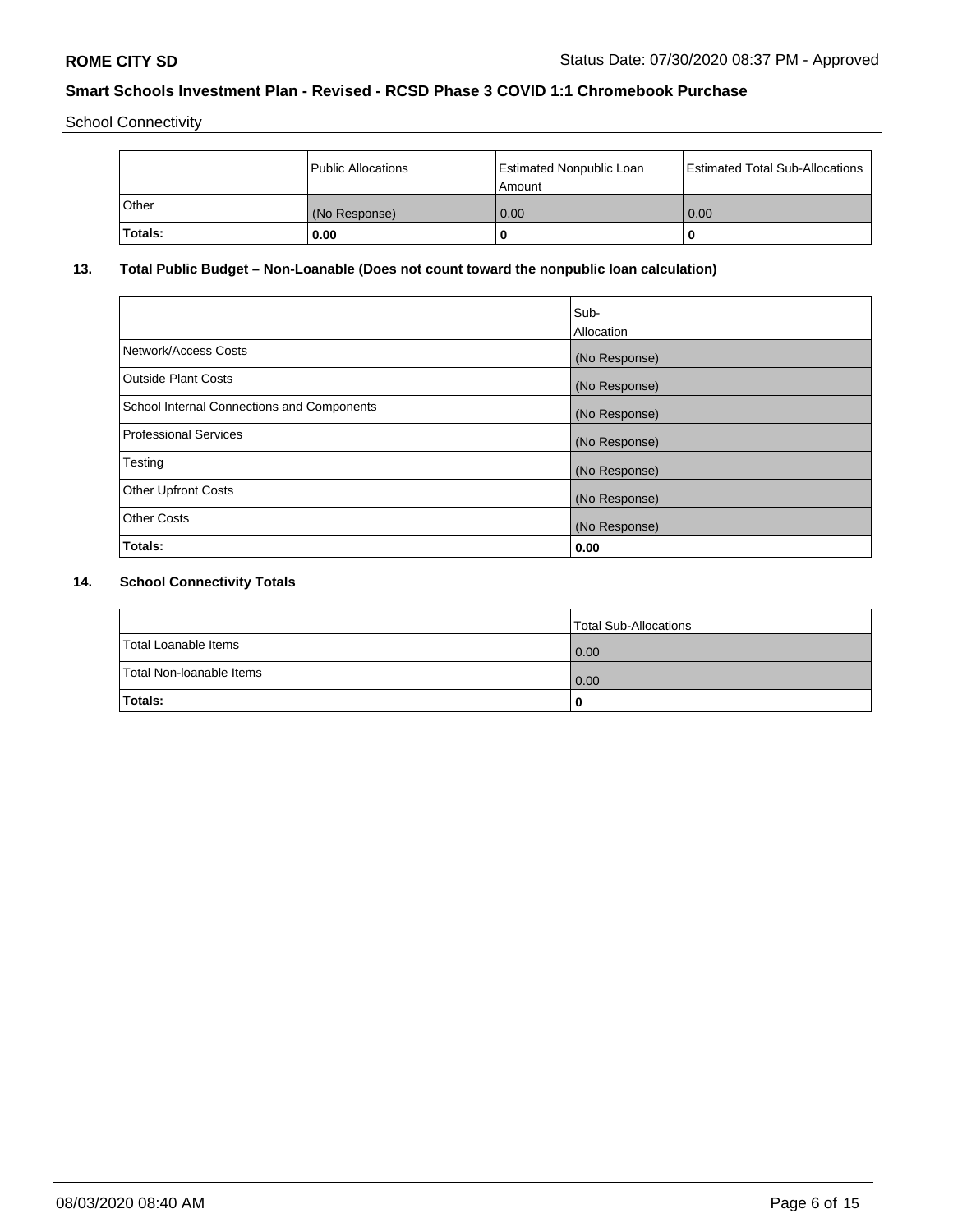Community Connectivity (Broadband and Wireless)

**1. Describe how you intend to use Smart Schools Bond Act funds for high-speed broadband and/or wireless connectivity projects in the community.**

(No Response)

**2. Please describe how the proposed project(s) will promote student achievement and increase student and/or staff access to the Internet in a manner that enhances student learning and/or instruction outside of the school day and/or school building.**

(No Response)

**3. Community connectivity projects must comply with all the necessary local building codes and regulations (building and related permits are not required prior to plan submission).**

 $\Box$  I certify that we will comply with all the necessary local building codes and regulations.

**4. Please describe the physical location of the proposed investment.**

(No Response)

**5. Please provide the initial list of partners participating in the Community Connectivity Broadband Project, along with their Federal Tax Identification (Employer Identification) number.**

| <b>Project Partners</b> | l Federal ID # |
|-------------------------|----------------|
| (No Response)           | (No Response)  |

**6. Please detail the type, quantity, per unit cost and total cost of the eligible items under each sub-category.**

| Select the allowable expenditure | Item to be purchased | Quantity      | Cost per Item | <b>Total Cost</b> |
|----------------------------------|----------------------|---------------|---------------|-------------------|
| type.                            |                      |               |               |                   |
| Repeat to add another item under |                      |               |               |                   |
| each type.                       |                      |               |               |                   |
| (No Response)                    | (No Response)        | (No Response) | (No Response) | 0.00              |
|                                  |                      | U             | 0.00          |                   |

**7. If you are submitting an allocation for Community Connectivity, complete this table.**

**Note that the calculated Total at the bottom of the table must equal the Total allocation for this category that you entered in the SSIP Overview overall budget.**

|                                    | Sub-Allocation |
|------------------------------------|----------------|
| Network/Access Costs               | (No Response)  |
| Outside Plant Costs                | (No Response)  |
| <b>Tower Costs</b>                 | (No Response)  |
| <b>Customer Premises Equipment</b> | (No Response)  |
| <b>Professional Services</b>       | (No Response)  |
| Testing                            | (No Response)  |
| <b>Other Upfront Costs</b>         | (No Response)  |
| <b>Other Costs</b>                 | (No Response)  |
| Totals:                            | 0.00           |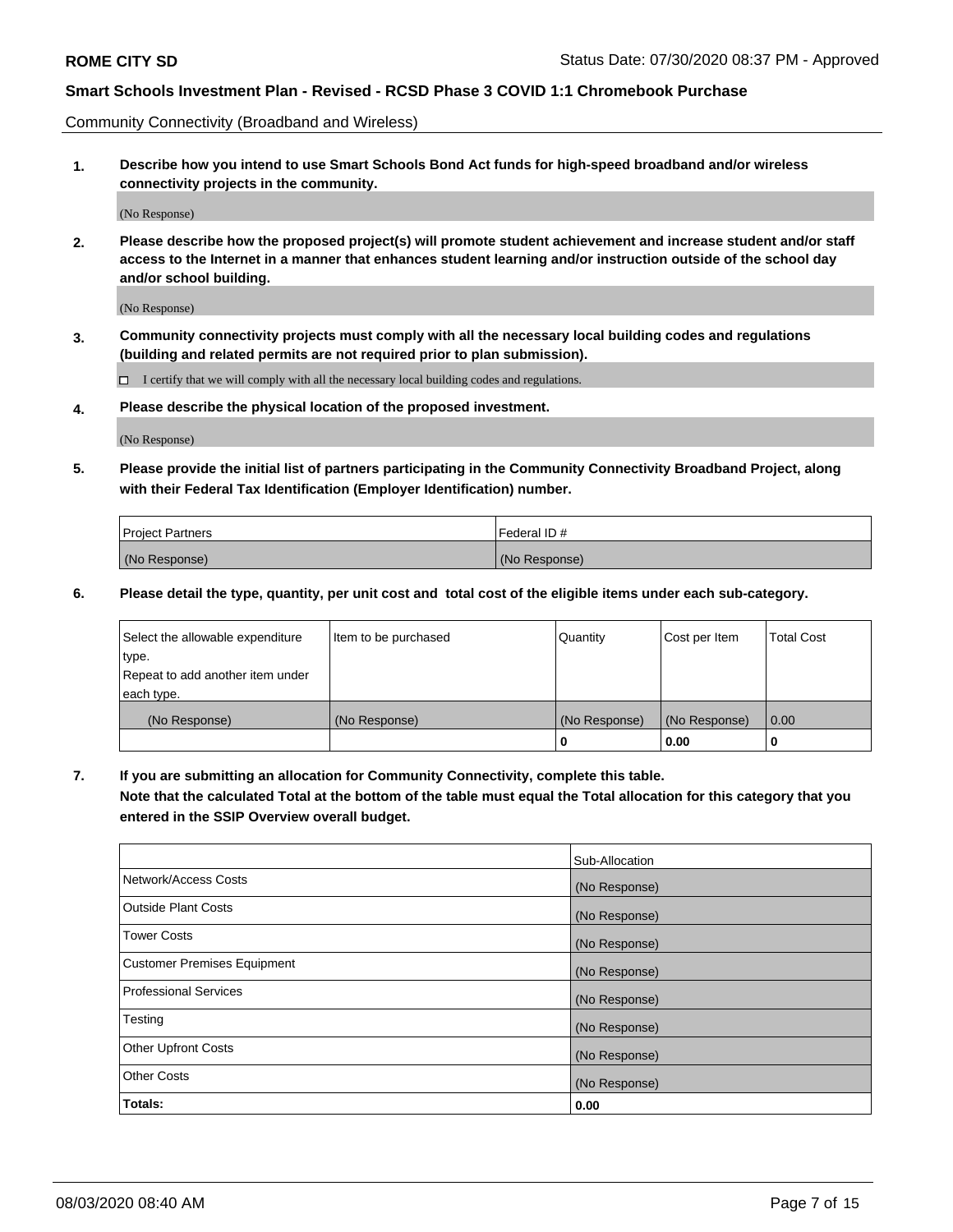### Classroom Learning Technology

**1. In order for students and faculty to receive the maximum benefit from the technology made available under the Smart Schools Bond Act, their school buildings must possess sufficient connectivity infrastructure to ensure that devices can be used during the school day. Smart Schools Investment Plans must demonstrate that sufficient infrastructure that meets the Federal Communications Commission's 100 Mbps per 1,000 students standard currently exists in the buildings where new devices will be deployed, or is a planned use of a portion of Smart Schools Bond Act funds, or is under development through another funding source. Smart Schools Bond Act funds used for technology infrastructure or classroom technology investments must increase the number of school buildings that meet or exceed the minimum speed standard of 100 Mbps per 1,000 students and staff within 12 months. This standard may be met on either a contracted 24/7 firm service or a "burstable" capability. If the standard is met under the burstable criteria, it must be:**

**1. Specifically codified in a service contract with a provider, and**

**2. Guaranteed to be available to all students and devices as needed, particularly during periods of high demand, such as computer-based testing (CBT) periods.**

**Please describe how your district already meets or is planning to meet this standard within 12 months of plan submission.**

The district currently meets the Federal Communications Commission speed requirement of 100 Mbps per 1,000 students. Our plan primarily focuses on increasing students access to mobile technology in the classroom. In order to support our 1:1 initiative, we plan to use SBBA funds to increase our outgoing bandwidth to 10 Gbps. This will help ensure that our infrastructure can handle the increase in demands from the student devices.

- **1a. If a district believes that it will be impossible to meet this standard within 12 months, it may apply for a waiver of this requirement, as described on the Smart Schools website. The waiver must be filed and approved by SED prior to submitting this survey.**
	- By checking this box, you are certifying that the school district has an approved waiver of this requirement on file with the New York State Education Department.
- **2. Connectivity Speed Calculator (Required). If the district currently meets the required speed, enter "Currently Met" in the last box: Expected Date When Required Speed Will be Met.**

|                  | l Number of<br>Students | Required Speed<br>lin Mbps | Current Speed in Expected Speed<br><b>Mbps</b> | to be Attained   | <b>Expected Date</b><br>When Reauired |
|------------------|-------------------------|----------------------------|------------------------------------------------|------------------|---------------------------------------|
|                  |                         |                            |                                                | Within 12 Months | Speed Will be Met                     |
| Calculated Speed | 5.700                   | 570.00                     | 1024                                           | 10240            | currently met                         |

**3. If the district wishes to have students and staff access the Internet from wireless devices within the school building, or in close proximity to it, it must first ensure that it has a robust Wi-Fi network in place that has sufficient bandwidth to meet user demand.**

**Please describe how you have quantified this demand and how you plan to meet this demand.**

The district's bandwidth is monitored by reviewing network traffic during various periods of the school day. To guarantee that the district can support the increasing number of mobile devices added to the district network, we plan to increase the bandwidth and add additional access points, progressing towards full WiFi coverage in all instructional areas. When applicable, technology purchases will be modular and be able to meet current needs while also maintaining flexibility to adapt to future needs. As the district expands the network, research will be conducted and preventive measures will be implemented to protect the infrastructure from malfunction, unauthorized access, and misuse.

**4. All New York State public school districts are required to complete and submit an Instructional Technology Plan survey to the New York State Education Department in compliance with Section 753 of the Education Law and per Part 100.12 of the Commissioner's Regulations.**

**Districts that include educational technology purchases as part of their Smart Schools Investment Plan must have a submitted and approved Instructional Technology Plan survey on file with the New York State Education Department.**

By checking this box, you are certifying that the school district has an approved Instructional Technology Plan survey on file with the New York State Education Department.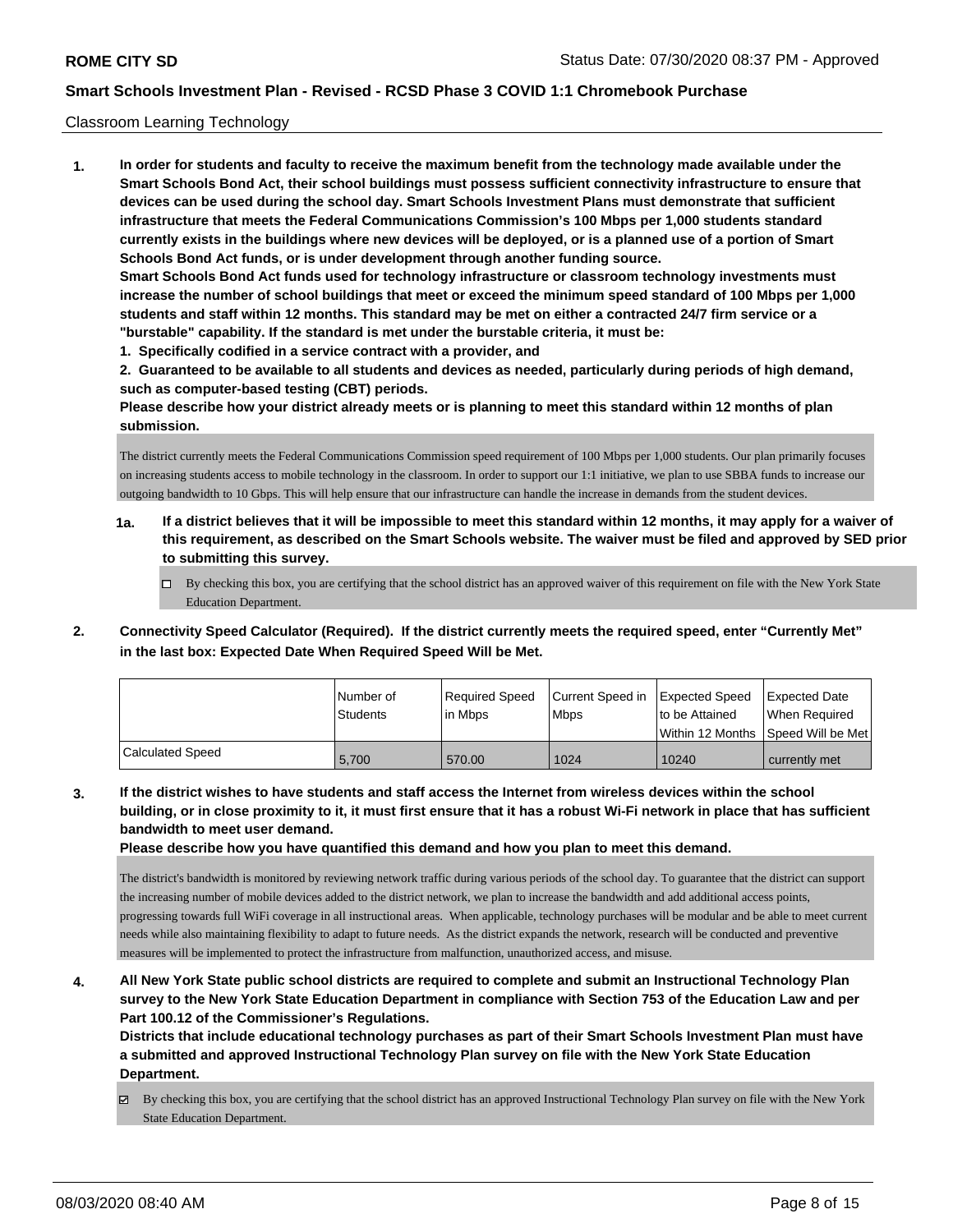### Classroom Learning Technology

**5. Describe the devices you intend to purchase and their compatibility with existing or planned platforms or systems. Specifically address the adequacy of each facility's electrical, HVAC and other infrastructure necessary to install and support the operation of the planned technology.**

Each classroom is equipped with adequate power receptacles for charging carts or individual laptops or Chromebooks when needed. The proposed Chromebooks are also fully compatible and optimized with our newly upgraded wireless access points that support support 802.11ac Wave 2, the latest Wi-Fi standard.

Finally, the newly installed access points will allow teachers and students to share and present content wirelessly to the screens thereby increasing collaboration and communication among all parties.

#### **6. Describe how the proposed technology purchases will:**

- **> enhance differentiated instruction;**
- **> expand student learning inside and outside the classroom;**
- **> benefit students with disabilities and English language learners; and**
- **> contribute to the reduction of other learning gaps that have been identified within the district.**

**The expectation is that districts will place a priority on addressing the needs of students who struggle to succeed in a rigorous curriculum. Responses in this section should specifically address this concern and align with the district's Instructional Technology Plan (in particular Question 2 of E. Curriculum and Instruction: "Does the district's instructional technology plan address the needs of students with disabilities to ensure equitable access to instruction, materials and assessments?" and Question 3 of the same section: "Does the district's instructional technology plan address the provision of assistive technology specifically for students with disabilities to ensure access to and participation in the general curriculum?")**

**In addition, describe how the district ensures equitable access to instruction, materials and assessments and participation in the general curriculum for both SWD and English Language Learners/Multilingual Learners (ELL/MLL) students.**

The proposed purchases in conjunction with continuous professional development will promote the use of web-based forms and applications to create flipped classrooms, promote blended learning, and differentiated instruction. The devices being purchased will ensure students are able to access classroom resources and assignments inside and outside the classroom with or without an internet connection. Flipped instruction through online forms can also help save precious classroom time, better inform instruction, and also address the diverse needs of students.

The Chromebooks specified are equipped with several accessibility features to help meet the diverse needs of students with disabilities. These accessibility features include built-in screen magnification, spoken feedback, and text to speech. They can also be physically transformed into touchenabled tablets or back to computers depending on the specific need of the learner.

Finally, a combination of built-in and supplemental apps can translate web-based and classroom content into any language to help meet the needs of English language learners. Web-based apps like Google Translate and Duolingo (which can be accessed on either device) can also help differentiate learning for English language learners.

## **7. Where appropriate, describe how the proposed technology purchases will enhance ongoing communication with parents and other stakeholders and help the district facilitate technology-based regional partnerships, including distance learning and other efforts.**

The Chromebooks chosen can be used in conjunction with any webcam to explore distance learning opportunities and connect with content experts beyond the walls of the traditional classroom. Using apps like Google Meet on the Chromebooks allow students and teachers to connect with individuals and organizations who can supplement traditional instruction with real world experiences and information, thereby increasing the learning community teachers and students have access to.

The collaborative features built into Google Apps can help ensure parties can continue to communicate and collaborate outside the distance learning experiences.

Web-based applications like Google Classroom (which can be accessed on either device) can help keep all parties informed of student learning including parents through built-in parental access.

Finally, cloud-based applications like Google Apps provide immediate feedback to all stakeholders thereby increasing communication and reducing barriers that normally limit student learning and growth.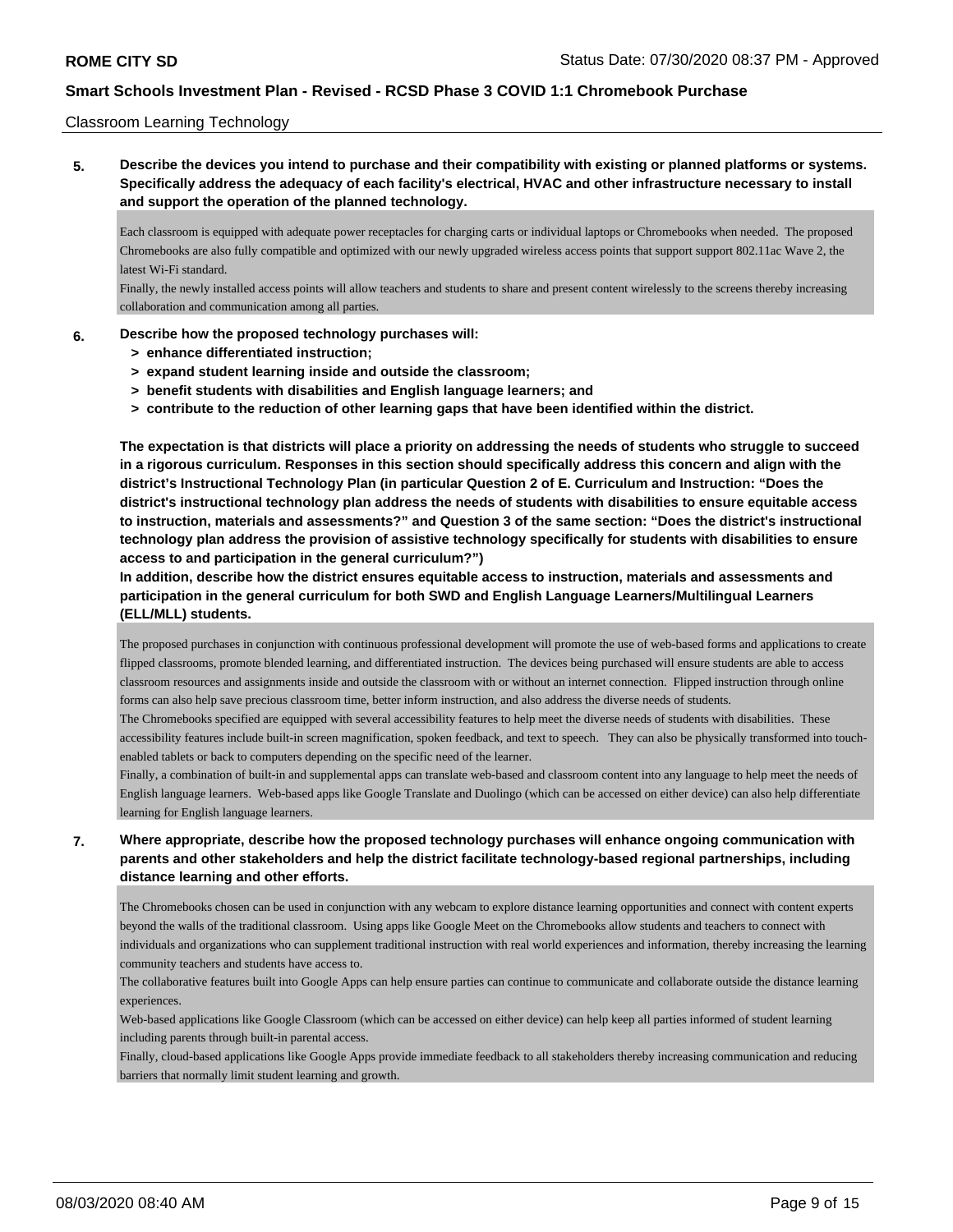### Classroom Learning Technology

**8. Describe the district's plan to provide professional development to ensure that administrators, teachers and staff can employ the technology purchased to enhance instruction successfully.**

**Note: This response should be aligned and expanded upon in accordance with your district's response to Question 1 of F. Professional Development of your Instructional Technology Plan: "Please provide a summary of professional development offered to teachers and staff, for the time period covered by this plan, to support technology to enhance teaching and learning. Please include topics, audience and method of delivery within your summary."**

The training needs of the staff and administration will be continuously assessed through online surveys, formal and informal observations, and collaboration with our professional development committee. Training and professional development topics will be centered around Google Apps training, blended learning, flipped classrooms, digital citizenship, and other topics/applications to be identified through faculty and student surveys and feedback.

All parties will be properly trained for the new equipment through a combination of face-to-face and online professional development. Face-to-face professional development offerings will be available for staff and administration inside and outside the district by coordinating professional development offerings with our local BOCES and RIC (regional information center). The use of early adopters and technology points of contact in each building can help ensure training can be accessed outside of those offerings and be ongoing.

District-based instructional support staff will supplement formal professional development training with push-in instructional support to help teachers and students utilize the new hardware and applications efficiently inside and outside the classroom.

Finally, all parties will have the ability to access training resources from anywhere through the use of personalized web-based professional development. We plan on using existing web-based training resources in addition to creating our own through the use of Google Slides, Camtasia Studio, and Articulate Storyline.

## **9. Districts must contact one of the SUNY/CUNY teacher preparation programs listed on the document on the left side of the page that supplies the largest number of the district's new teachers to request advice on innovative uses and best practices at the intersection of pedagogy and educational technology.**

- By checking this box, you certify that you have contacted the SUNY/CUNY teacher preparation program that supplies the largest number of your new teachers to request advice on these issues.
- **9a. Please enter the name of the SUNY or CUNY Institution that you contacted.**

SUNY Cortland

**9b. Enter the primary Institution phone number.**

#### 607-753-5431

**9c. Enter the name of the contact person with whom you consulted and/or will be collaborating with on innovative uses of technology and best practices.**

#### Andrea Lachance

**10. To ensure the sustainability of technology purchases made with Smart Schools funds, districts must demonstrate a long-term plan to maintain and replace technology purchases supported by Smart Schools Bond Act funds. This sustainability plan shall demonstrate a district's capacity to support recurring costs of use that are ineligible for Smart Schools Bond Act funding such as device maintenance, technical support, Internet and wireless fees, maintenance of hotspots, staff professional development, building maintenance and the replacement of incidental items. Further, such a sustainability plan shall include a long-term plan for the replacement of purchased devices and equipment at the end of their useful life with other funding sources.**

By checking this box, you certify that the district has a sustainability plan as described above.

**11. Districts must ensure that devices purchased with Smart Schools Bond funds will be distributed, prepared for use, maintained and supported appropriately. Districts must maintain detailed device inventories in accordance with generally accepted accounting principles.**

 $\boxtimes$  By checking this box, you certify that the district has a distribution and inventory management plan and system in place.

**12. Please detail the type, quantity, per unit cost and total cost of the eligible items under each sub-category.**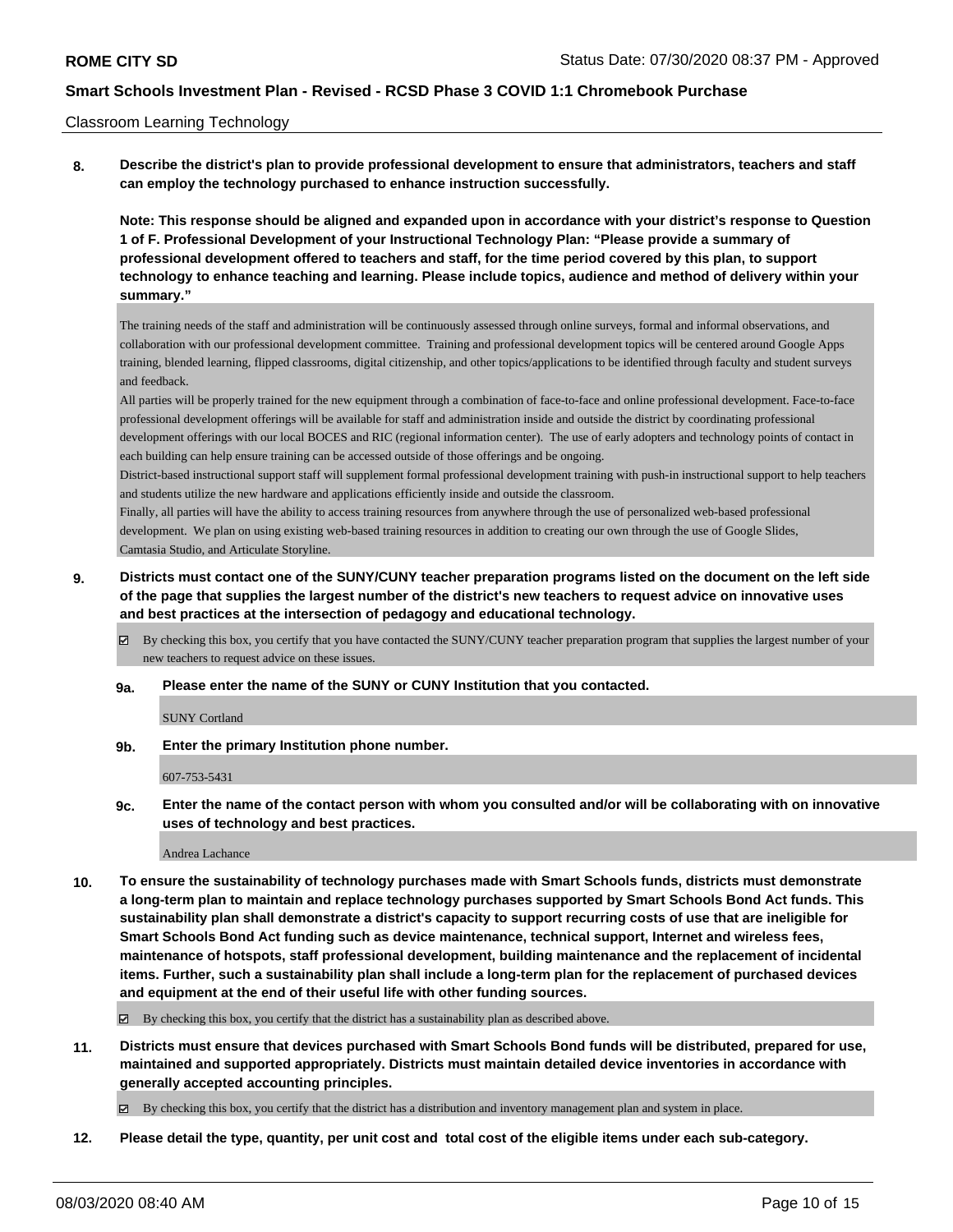Classroom Learning Technology

| Select the allowable expenditure<br>type.<br>Repeat to add another item under<br>each type. | Iltem to be Purchased                          | Quantity | Cost per Item | <b>Total Cost</b> |
|---------------------------------------------------------------------------------------------|------------------------------------------------|----------|---------------|-------------------|
| <b>Laptop Computers</b>                                                                     | Acer Chromebook Spin 511 R752T-<br>C3M5 - 11.6 | 1.600    | 334.99        | 535,984.00        |
|                                                                                             |                                                | 1,600    | 334.99        | 535,984           |

## **13. Final 2014-15 BEDS Enrollment to calculate Nonpublic Sharing Requirement (no changes allowed.)**

|            | l Public Enrollment | Nonpublic Enrollment | l Total Enrollment | l Nonpublic<br>l Percentage |
|------------|---------------------|----------------------|--------------------|-----------------------------|
| Enrollment | 5,208               | 78                   | 5.286.00           | 1.48                        |

### **14. If you are submitting an allocation for Classroom Learning Technology complete this table.**

|                          | Public School Sub-Allocation | <b>Estimated Nonpublic Loan</b><br>Amount<br>(Based on Percentage Above) | Estimated Total Public and<br>Nonpublic Sub-Allocation |
|--------------------------|------------------------------|--------------------------------------------------------------------------|--------------------------------------------------------|
| Interactive Whiteboards  | (No Response)                | 0.00                                                                     | 0.00                                                   |
| <b>Computer Servers</b>  | (No Response)                | 0.00                                                                     | 0.00                                                   |
| <b>Desktop Computers</b> | (No Response)                | 0.00                                                                     | 0.00                                                   |
| <b>Laptop Computers</b>  | 535,984.00                   | 0.00                                                                     | 535,984.00                                             |
| <b>Tablet Computers</b>  | (No Response)                | 0.00                                                                     | 0.00                                                   |
| <b>Other Costs</b>       | (No Response)                | 0.00                                                                     | 0.00                                                   |
| Totals:                  | 535,984.00                   | 0                                                                        | 535,984                                                |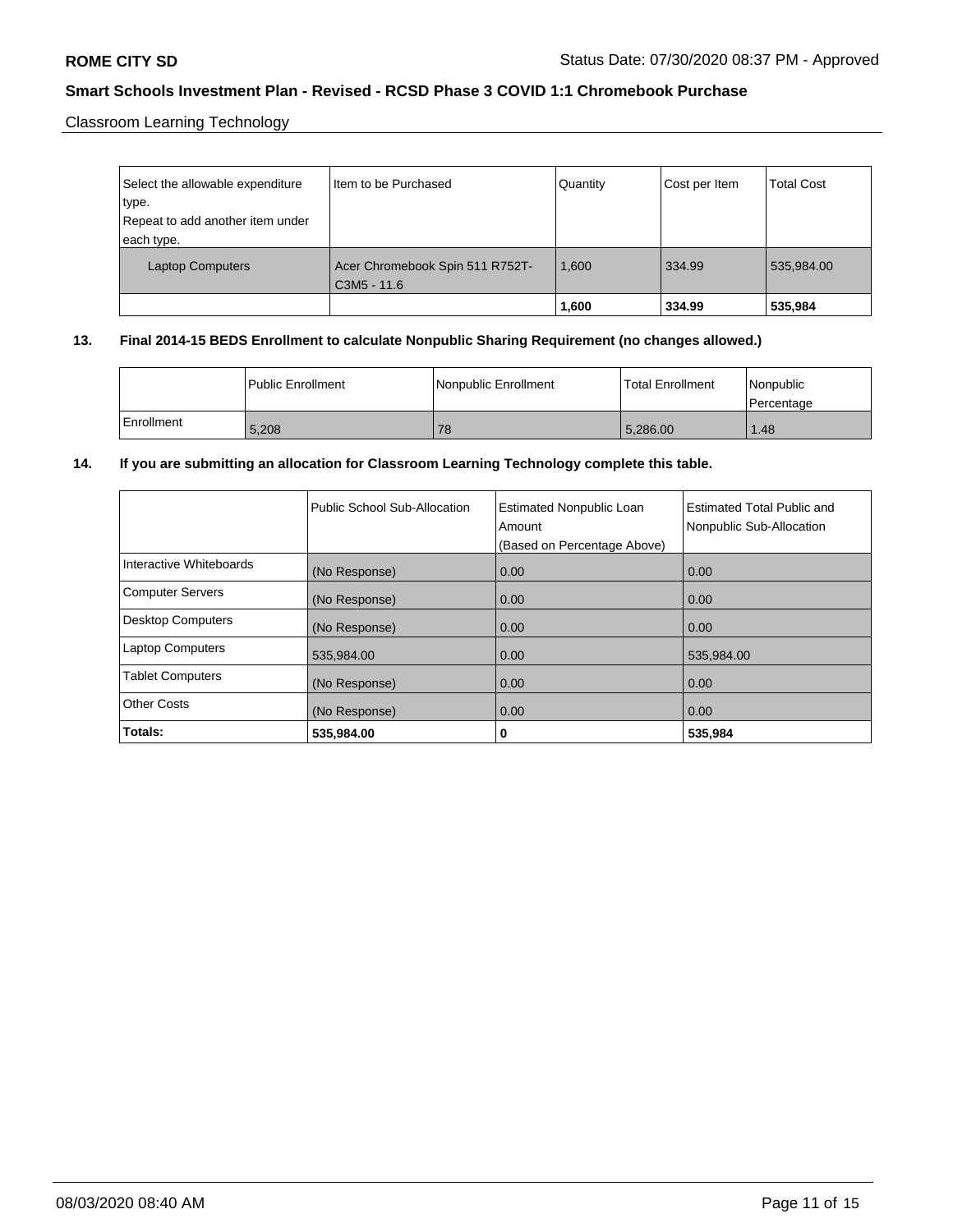### Pre-Kindergarten Classrooms

**1. Provide information regarding how and where the district is currently serving pre-kindergarten students and justify the need for additional space with enrollment projections over 3 years.**

(No Response)

- **2. Describe the district's plan to construct, enhance or modernize education facilities to accommodate prekindergarten programs. Such plans must include:**
	- **Specific descriptions of what the district intends to do to each space;**
	- **An affirmation that new pre-kindergarten classrooms will contain a minimum of 900 square feet per classroom;**
	- **The number of classrooms involved;**
	- **The approximate construction costs per classroom; and**
	- **Confirmation that the space is district-owned or has a long-term lease that exceeds the probable useful life of the improvements.**

(No Response)

**3. Smart Schools Bond Act funds may only be used for capital construction costs. Describe the type and amount of additional funds that will be required to support ineligible ongoing costs (e.g. instruction, supplies) associated with any additional pre-kindergarten classrooms that the district plans to add.**

(No Response)

**4. All plans and specifications for the erection, repair, enlargement or remodeling of school buildings in any public school district in the State must be reviewed and approved by the Commissioner. Districts that plan capital projects using their Smart Schools Bond Act funds will undergo a Preliminary Review Process by the Office of Facilities Planning.**

**Please indicate on a separate row each project number given to you by the Office of Facilities Planning.**

| Project Number |  |
|----------------|--|
| (No Response)  |  |
|                |  |

**5. Please detail the type, quantity, per unit cost and total cost of the eligible items under each sub-category.**

| Select the allowable expenditure | Item to be purchased | Quantity      | Cost per Item | <b>Total Cost</b> |
|----------------------------------|----------------------|---------------|---------------|-------------------|
| type.                            |                      |               |               |                   |
| Repeat to add another item under |                      |               |               |                   |
| each type.                       |                      |               |               |                   |
| (No Response)                    | (No Response)        | (No Response) | (No Response) | 0.00              |
|                                  |                      | υ             | 0.00          |                   |

**6. If you have made an allocation for Pre-Kindergarten Classrooms, complete this table. Note that the calculated Total at the bottom of the table must equal the Total allocation for this category that you entered in the SSIP Overview overall budget.**

|                                          | Sub-Allocation |
|------------------------------------------|----------------|
| Construct Pre-K Classrooms               | (No Response)  |
| Enhance/Modernize Educational Facilities | (No Response)  |
| <b>Other Costs</b>                       | (No Response)  |
| Totals:                                  | 0.00           |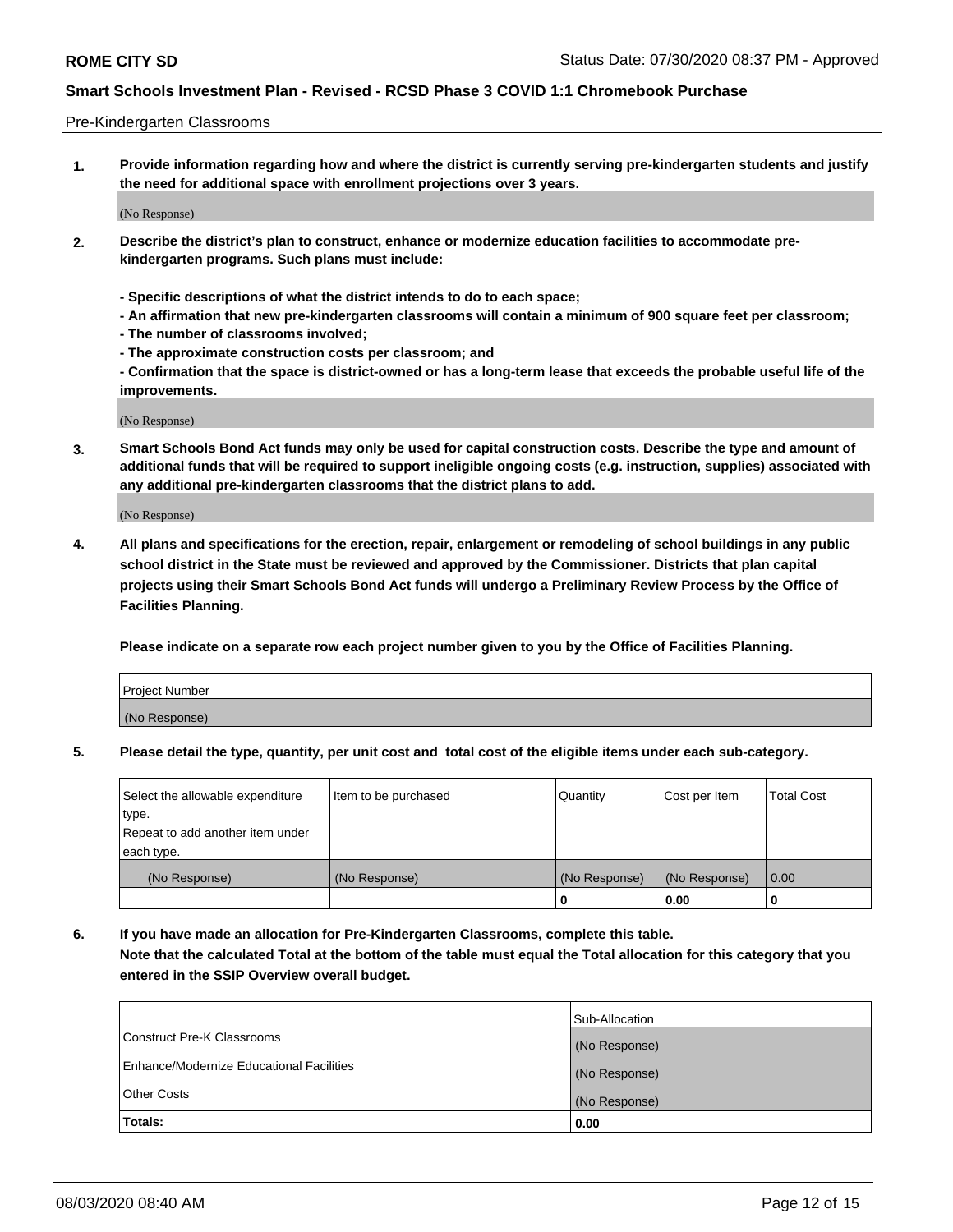Replace Transportable Classrooms

**1. Describe the district's plan to construct, enhance or modernize education facilities to provide high-quality instructional space by replacing transportable classrooms.**

(No Response)

**2. All plans and specifications for the erection, repair, enlargement or remodeling of school buildings in any public school district in the State must be reviewed and approved by the Commissioner. Districts that plan capital projects using their Smart Schools Bond Act funds will undergo a Preliminary Review Process by the Office of Facilities Planning.**

**Please indicate on a separate row each project number given to you by the Office of Facilities Planning.**

| Project Number |  |
|----------------|--|
|                |  |
|                |  |
|                |  |
| (No Response)  |  |
|                |  |
|                |  |

**3. For large projects that seek to blend Smart Schools Bond Act dollars with other funds, please note that Smart Schools Bond Act funds can be allocated on a pro rata basis depending on the number of new classrooms built that directly replace transportable classroom units.**

**If a district seeks to blend Smart Schools Bond Act dollars with other funds describe below what other funds are being used and what portion of the money will be Smart Schools Bond Act funds.**

(No Response)

**4. Please detail the type, quantity, per unit cost and total cost of the eligible items under each sub-category.**

| Select the allowable expenditure<br>∣type.     | Item to be purchased | Quantity      | Cost per Item | Total Cost |
|------------------------------------------------|----------------------|---------------|---------------|------------|
| Repeat to add another item under<br>each type. |                      |               |               |            |
| (No Response)                                  | (No Response)        | (No Response) | (No Response) | 0.00       |
|                                                |                      | u             | 0.00          |            |

**5. If you have made an allocation for Replace Transportable Classrooms, complete this table. Note that the calculated Total at the bottom of the table must equal the Total allocation for this category that you entered in the SSIP Overview overall budget.**

|                                                | Sub-Allocation |
|------------------------------------------------|----------------|
| Construct New Instructional Space              | (No Response)  |
| Enhance/Modernize Existing Instructional Space | (No Response)  |
| Other Costs                                    | (No Response)  |
| Totals:                                        | 0.00           |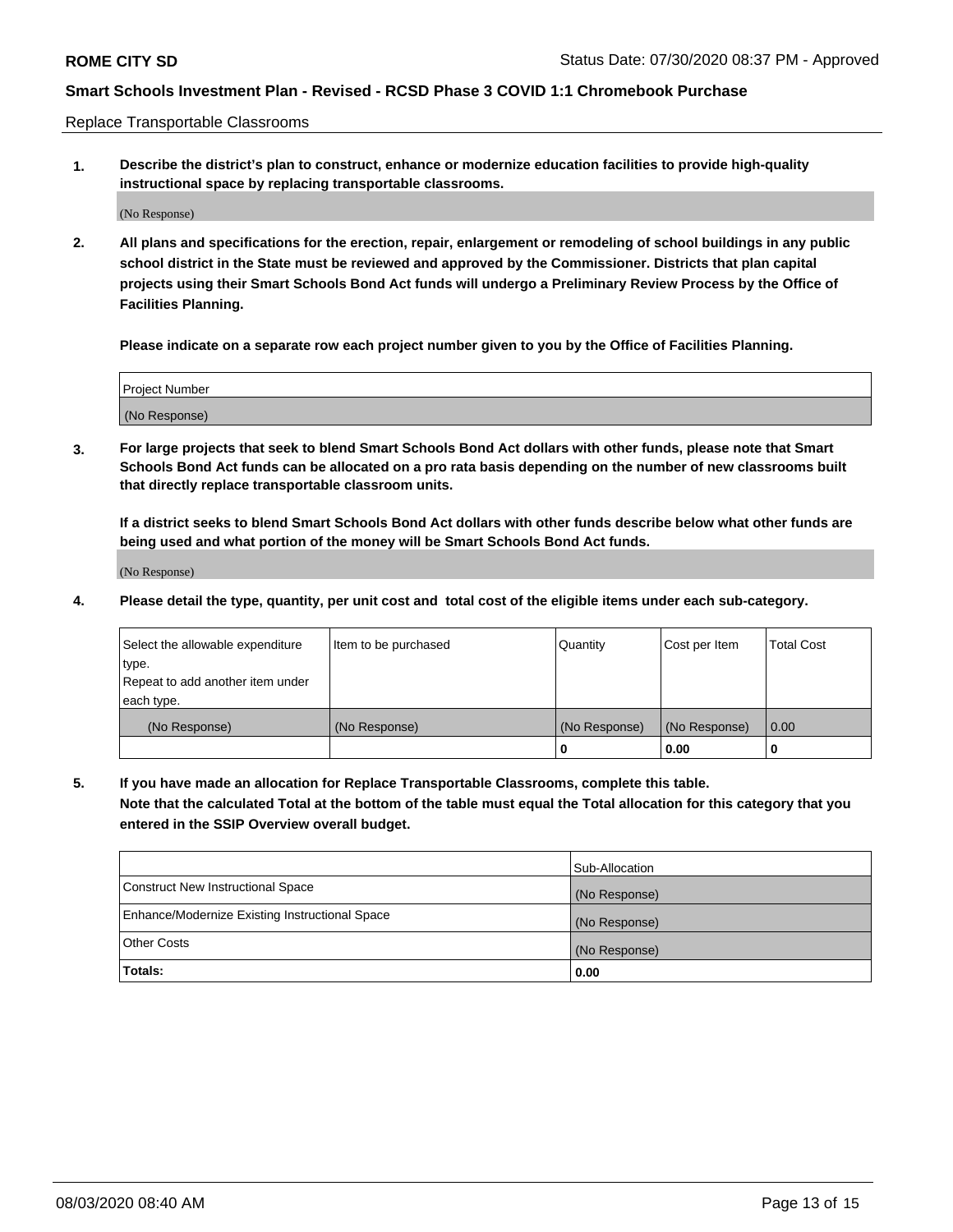High-Tech Security Features

**1. Describe how you intend to use Smart Schools Bond Act funds to install high-tech security features in school buildings and on school campuses.**

(No Response)

**2. All plans and specifications for the erection, repair, enlargement or remodeling of school buildings in any public school district in the State must be reviewed and approved by the Commissioner. Smart Schools plans with any expenditures in the High-Tech Security category require a project number from the Office of Facilities Planning. Districts must submit an SSBA LOI and receive project numbers prior to submitting the SSIP. As indicated on the LOI, some projects may be eligible for a streamlined review and will not require a building permit. Please indicate on a separate row each project number given to you by the Office of Facilities Planning.**

| <b>Project Number</b> |  |
|-----------------------|--|
| (No Response)         |  |

- **3. Was your project deemed eligible for streamlined Review?**
	- Yes
	- $\hfill \square$  No
- **4. Include the name and license number of the architect or engineer of record.**

| <b>Name</b>   | License Number |
|---------------|----------------|
| (No Response) | (No Response)  |

**5. Please detail the type, quantity, per unit cost and total cost of the eligible items under each sub-category.**

| Select the allowable expenditure | Item to be purchased | Quantity      | Cost per Item | <b>Total Cost</b> |
|----------------------------------|----------------------|---------------|---------------|-------------------|
| type.                            |                      |               |               |                   |
| Repeat to add another item under |                      |               |               |                   |
| each type.                       |                      |               |               |                   |
| (No Response)                    | (No Response)        | (No Response) | (No Response) | 0.00              |
|                                  |                      | 0             | 0.00          |                   |

**6. If you have made an allocation for High-Tech Security Features, complete this table.**

**Enter each Sub-category Public Allocation based on the the expenditures listed in Table #5.**

|                                                      | Sub-Allocation |
|------------------------------------------------------|----------------|
| Capital-Intensive Security Project (Standard Review) | (No Response)  |
| <b>Electronic Security System</b>                    | (No Response)  |
| <b>Entry Control System</b>                          | (No Response)  |
| Approved Door Hardening Project                      | (No Response)  |
| <b>Other Costs</b>                                   | (No Response)  |
| Totals:                                              | 0.00           |